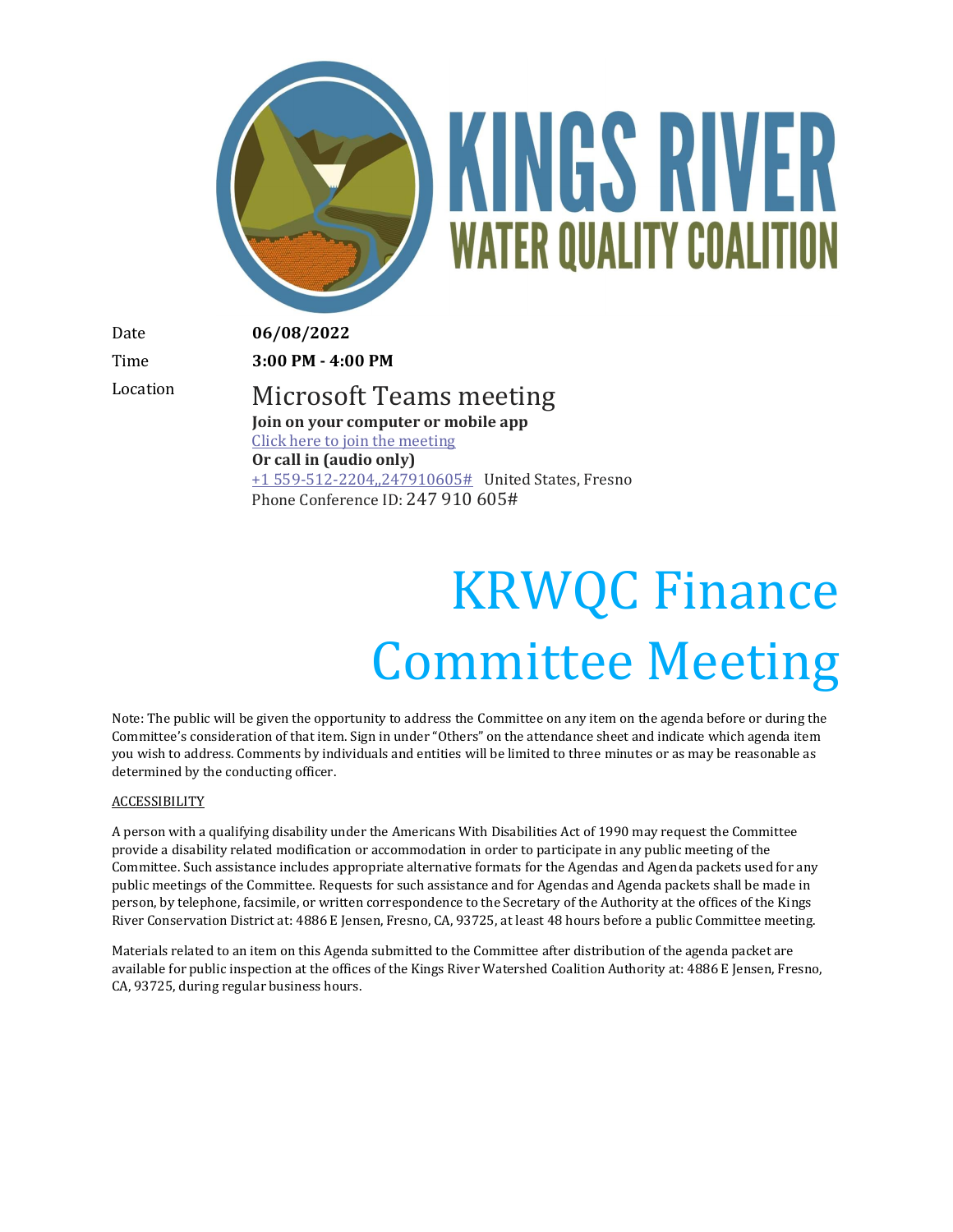### **Agenda - 8 June 2022**

| 1                | <b>CONVENE</b>                                                                                                                                                                                                                                             |
|------------------|------------------------------------------------------------------------------------------------------------------------------------------------------------------------------------------------------------------------------------------------------------|
|                  | The meeting will be called to order and a quorum established.                                                                                                                                                                                              |
| $\boldsymbol{2}$ | <b>Teleconference KRWQC Finance Committee Meetings</b>                                                                                                                                                                                                     |
|                  | The Committee may decide to take action to meet via<br>teleconference/webconference and to continue teleconference/webconference<br>meetings as provided for in Government Code Section 54953(e) as amended by AB<br>361 (2021), finding either/both that: |
|                  | 1. A declared state of emergency exists and the state of emergency continues<br>to directly impact the ability of the members to meet safely in person,<br>and/or                                                                                          |
|                  | 2. State or Local officials continue to impose or recommend measures to<br>promote social distancing.                                                                                                                                                      |
|                  | If the Committee does not take this action, the meeting will adjourn and the next<br>meeting will be in-person.                                                                                                                                            |
| 3                | <b>Additions to or Deletions from the Agenda</b>                                                                                                                                                                                                           |
|                  | Matters may be added to the agenda only as permitted by the Brown Act. Matters<br>may be deleted from the agenda for any reason.                                                                                                                           |
| 4                | <b>Public Presentation</b>                                                                                                                                                                                                                                 |
|                  | Presentations by the Public on matters under the jurisdiction of the Committee,<br>whether on the agenda or not, limited to a timeframe set by the Committee Chair.                                                                                        |
| 5                | <b>Approval of Minutes</b>                                                                                                                                                                                                                                 |
|                  | The Committee will consider approving the April 6, 2022 Finance Committee<br>Meeting minutes.                                                                                                                                                              |
|                  |                                                                                                                                                                                                                                                            |